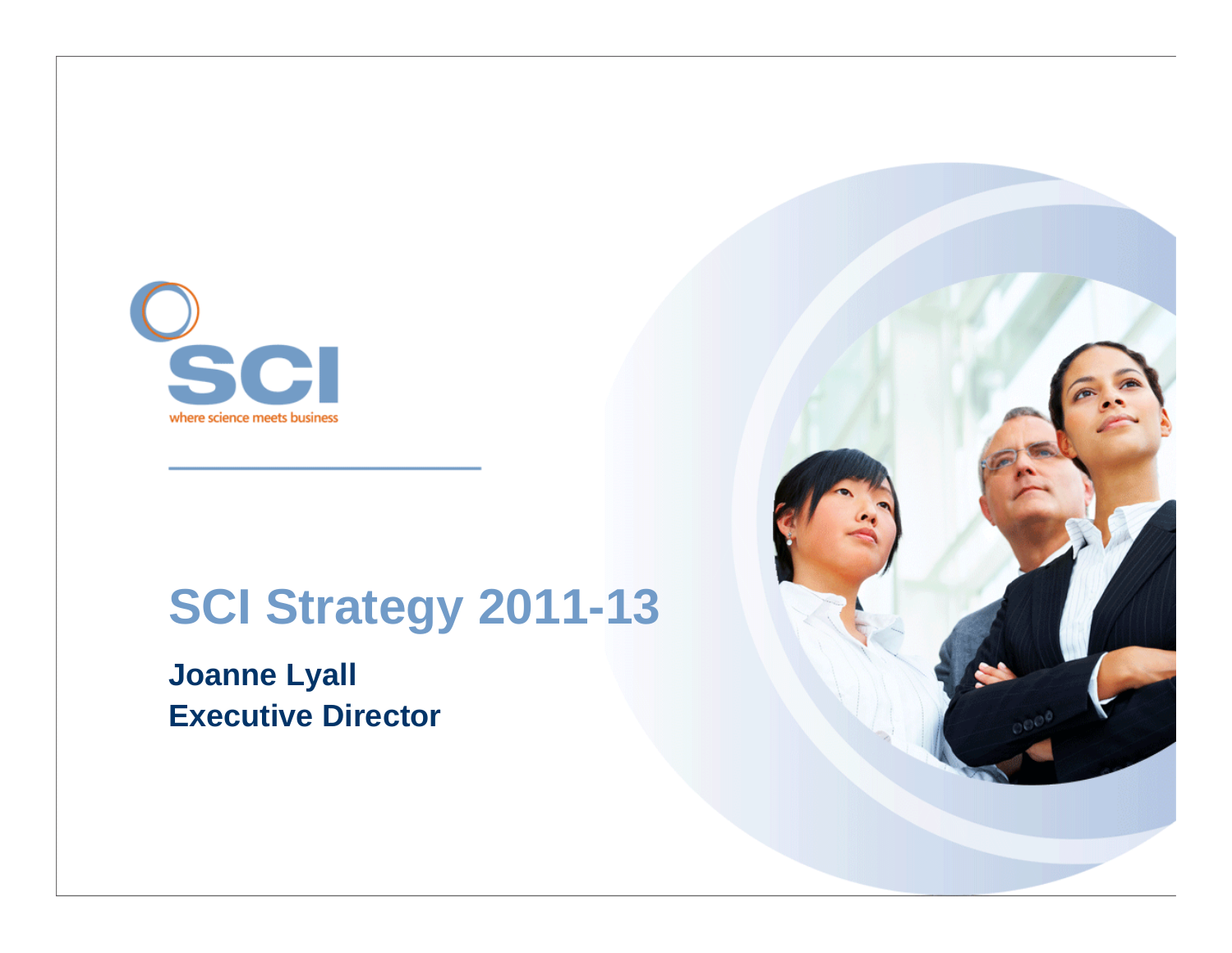### What is our Vision?

- SCI is a **vibrant, forward-looking, sustainable membership organisation** where members feel **passionate about the benefits of being involved** and are **empowered to share their knowledge and skills**  and to **promote the organisation to others**
- SCI delivers a **highly relevant and accessible suite of services** which **satisfy our current members, attract new members and users**  (especially from the world of **business**) and generate positive media coverage to **enhance our reputation**
- SCI actively **collaborates with selected partner organisations** based on **mutual benefit, shared objectives and practical implementation plans**. These collaborations are actively promoted by both parties and further **enhance our reputation and reach in the UK and internationally**



2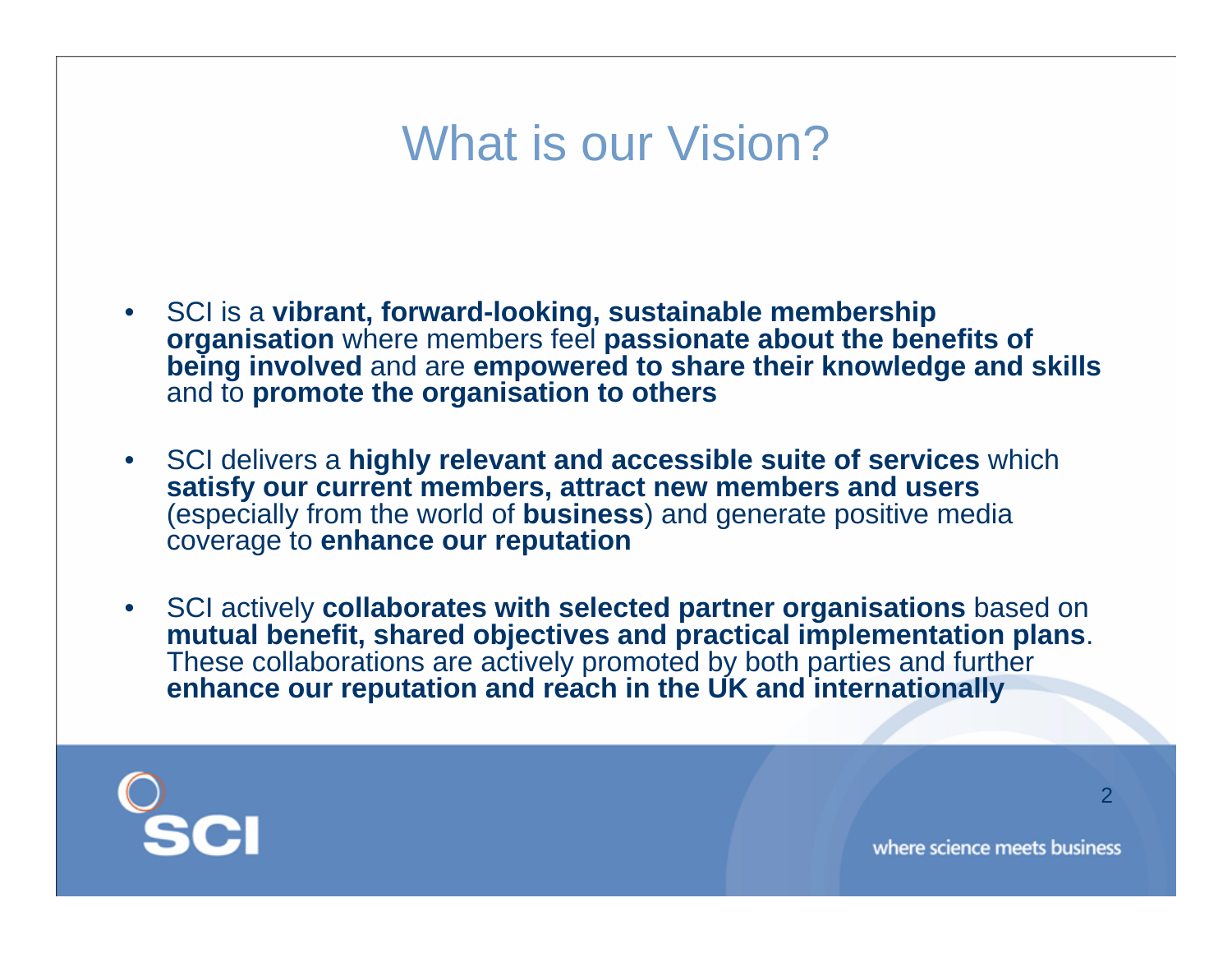What is our purpose and where do we want to be positioned in the market?

**Purpose: SCI connects people in business and science to expedite the application of sustainable, socially responsible science.**

### **Positioning:**

- The connector between science and business
- Adds value on current societal issues such as energy, water, food, waste, environment and health
- A vibrant, growing global membership organisation
- A reputable provider of services to a wider global user base



3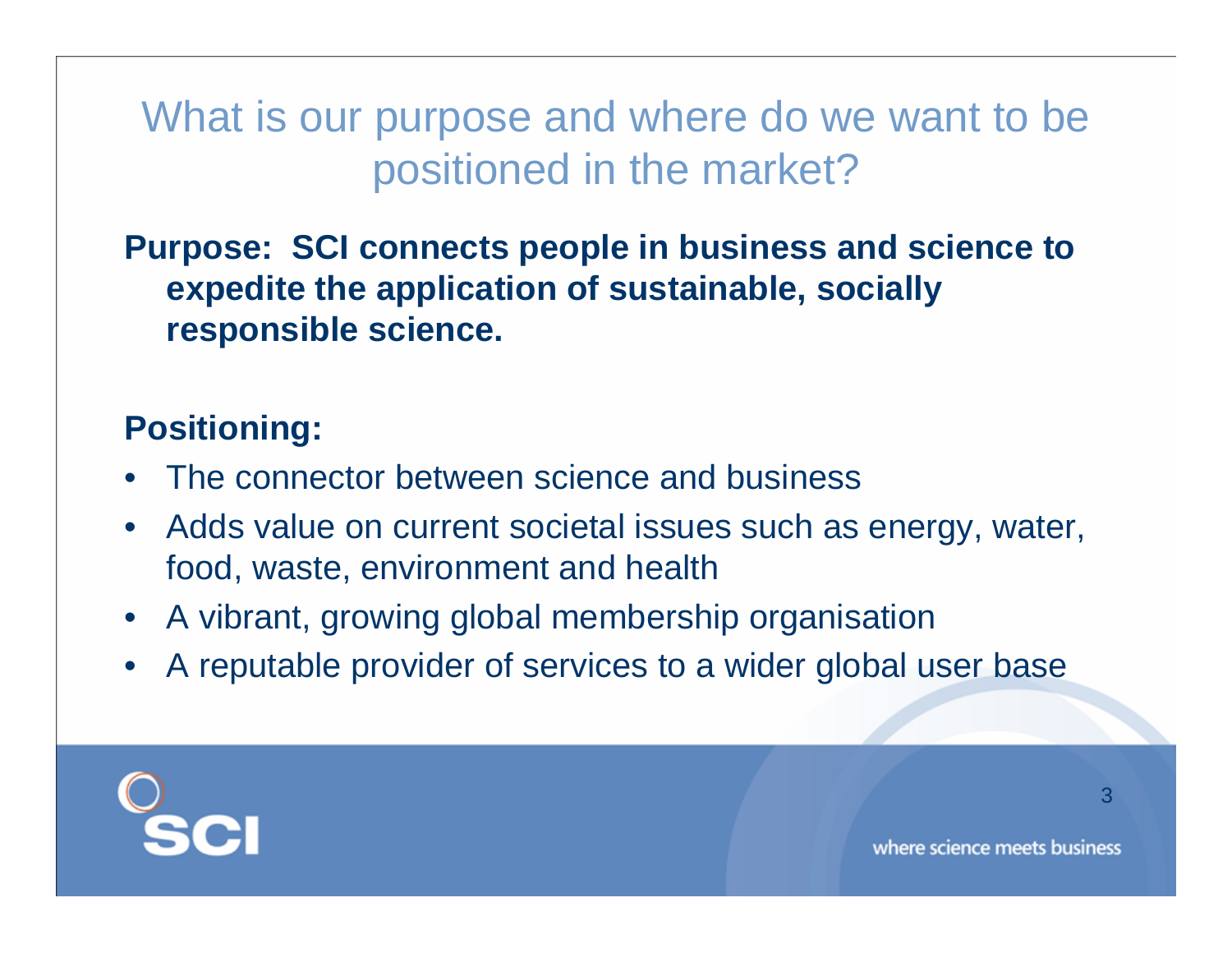# What are we aiming to achieve in 2011-13

#### • **Sustainable Growth**

- Implement our plan in a phased programme which takes account of our financial position and aims to preserve the value of capital
- **Build size and impact of membership focusing on attracting more:**
	- Key influencers in business eg. senior executives in businesses related to chemical sciences
	- Science graduates seeking to enter the workforce and other early career stage business people

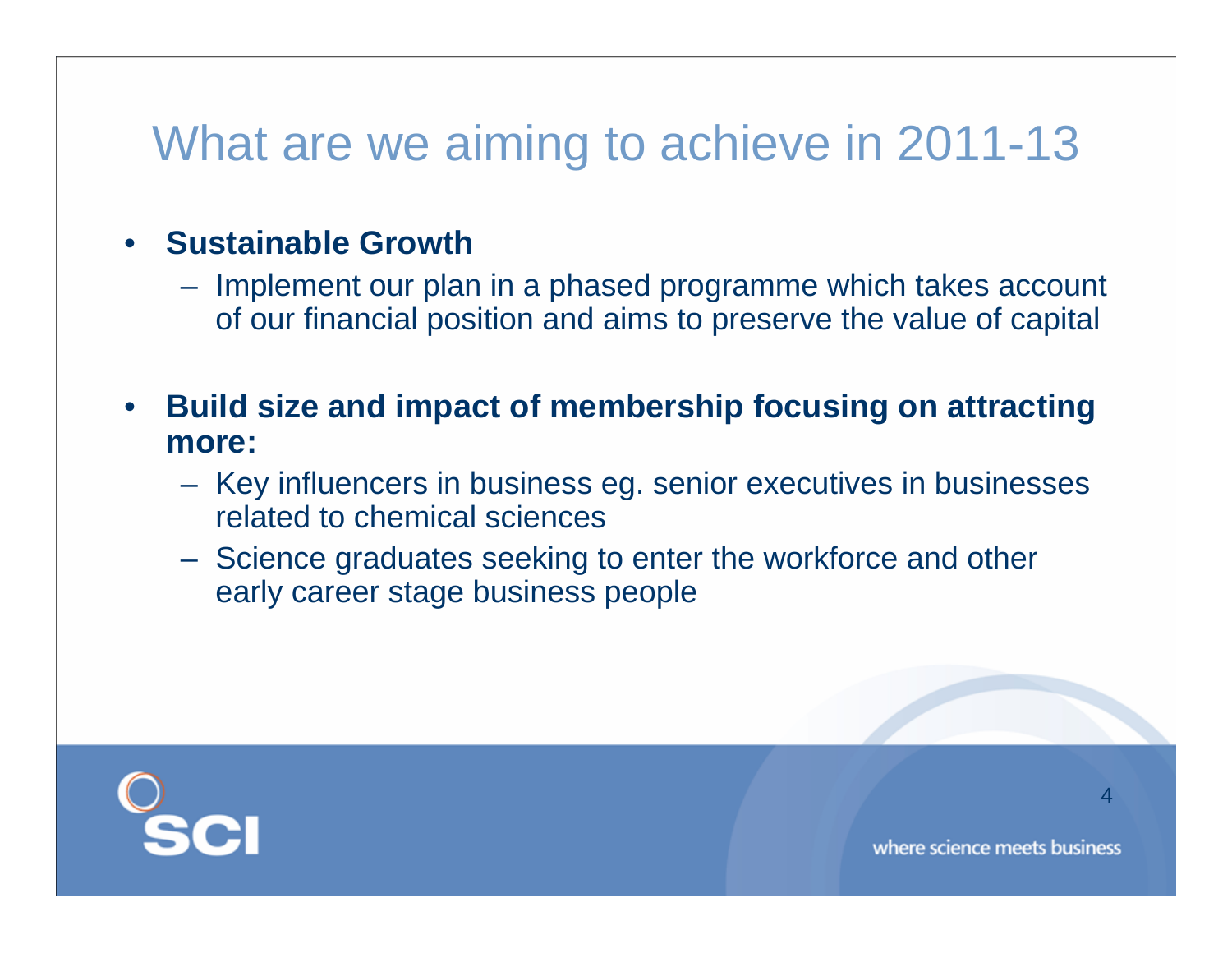### What are we aiming to achieve in 2011-13

- **Put an integrated strategic marketing plan at the heart of SCI based around our key societal themes: energy, water, food, waste, environment and health**
	- Use all our marketing channels to proactively, consistently and effectively influence current and prospective members, users and partners
- **Refine and develop products and services for outreach and to enhance SCI's reputation and impact**
	- Events, C&I, Publications, Awards
	- Potential new membership services tailored to target areas
	- Potential new commercial services for a wider user base

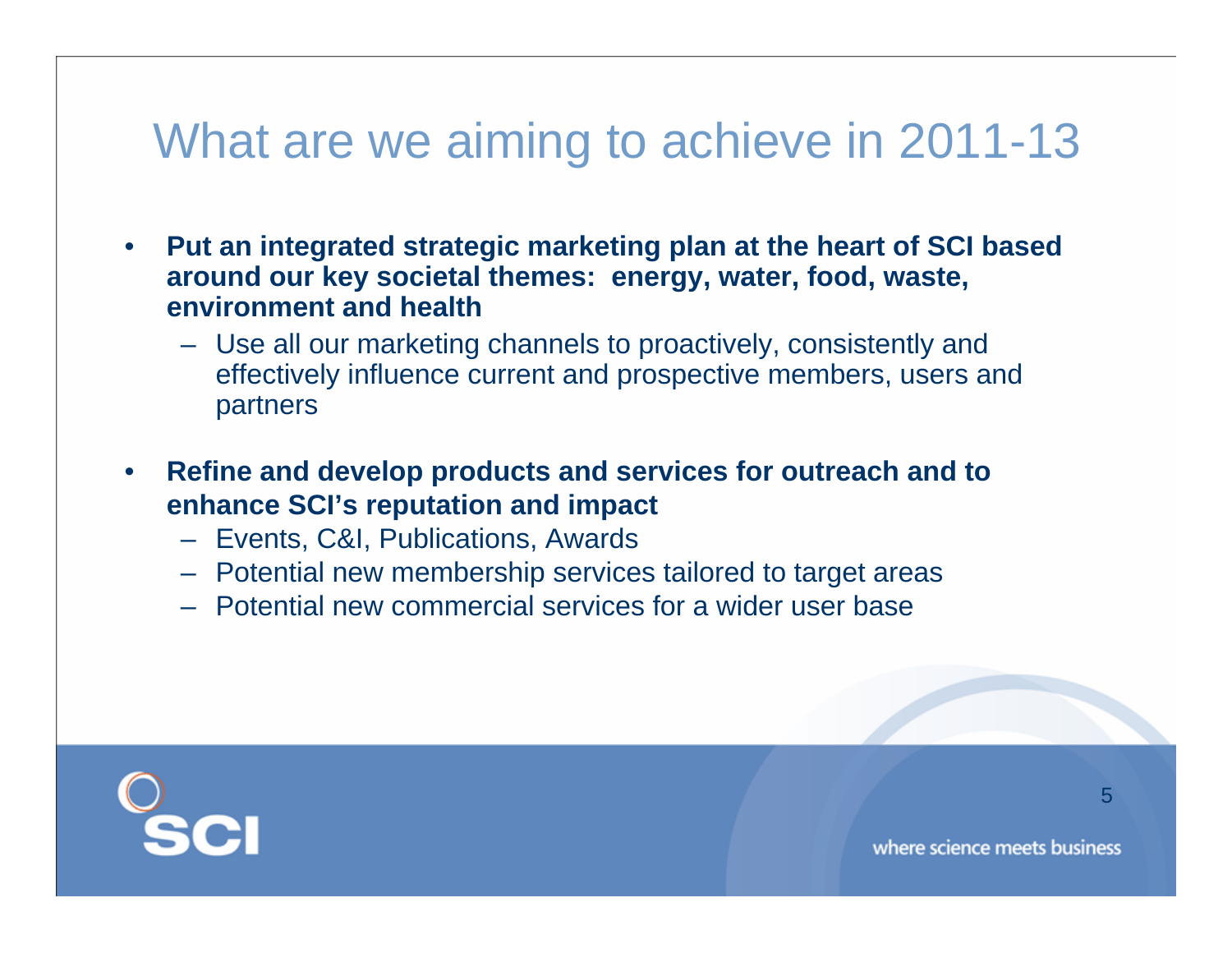## What are we aiming to achieve in 2011-13

- **Review collaboration partners and develop a proactive engagement plan**
	- Practical collaboration agreements with clear benefit, low risk and cost
	- Benefits to SCI should include revenue, publicity, access to new members and users or similar
- **Expand SCI membership and user base globally using low cost model**
	- Use internet, C&I, publications and global partners to increase reach
	- Review current overseas market arrangements by end 2011
- **Develop a best practice operational model which supports the delivery of our objectives**